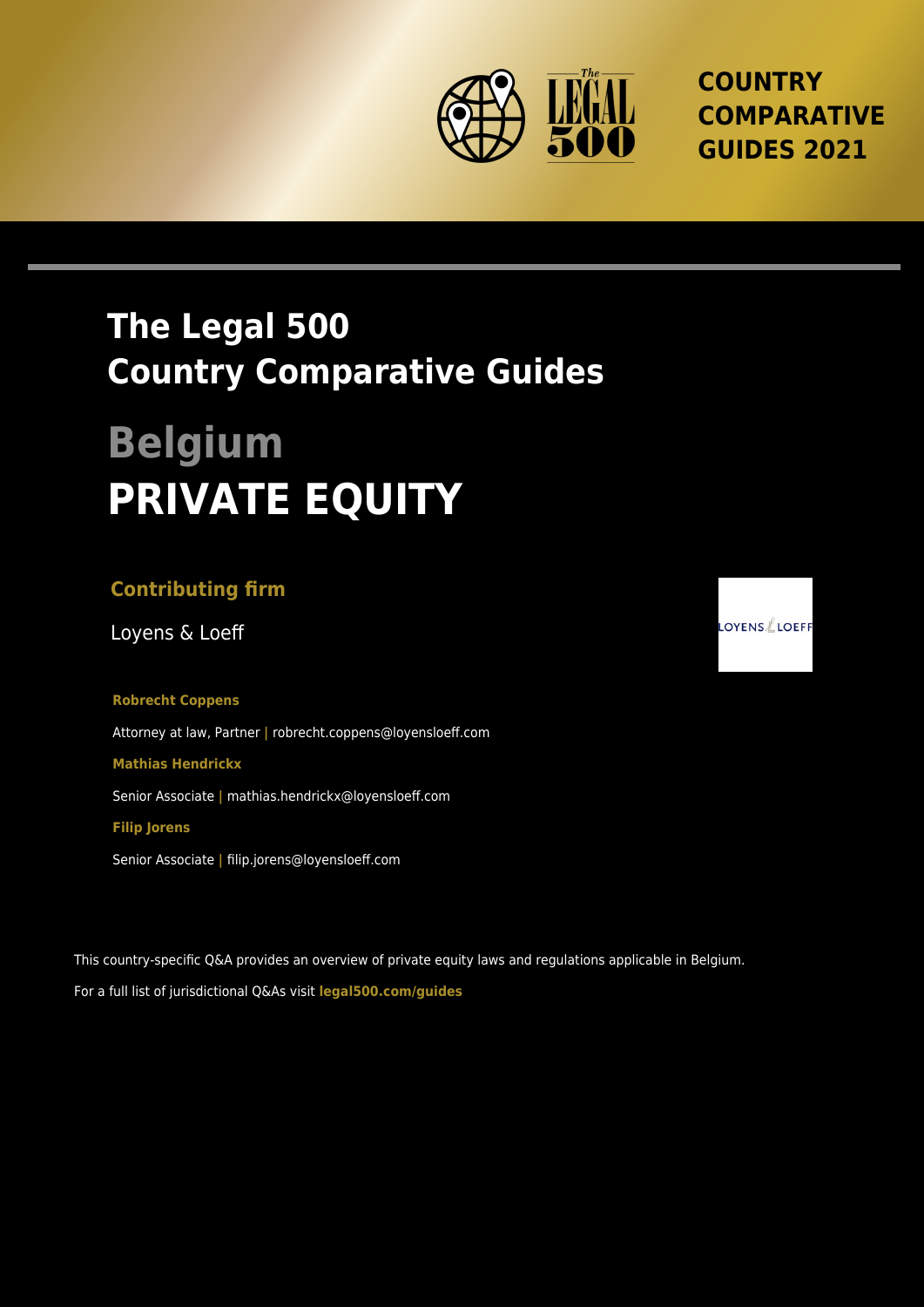# **BELGIUM PRIVATE EQUITY**



# **1. What proportion of transactions have involved a financial sponsor as a buyer or seller in the jurisdiction over the last 24 months?**

Like in all other sectors and markets, Covid-19 cast a large shadow over the EMEA M&A markets in 2020. While EMEA PE volume and deal value has also dropped, most notably near the end of Q1 and into Q2 as the scale of the Covid-19 pandemic became clear, PE deal activity has been more resilient compared to the general M&A market this year. EMEA-wide, total buyout value has even slightly increased compared to Q1 – Q3 2019 with the total number of deals dropping around 17%.

The deal volume trend is confirmed in Belgium, with the number of deals involving financial sponsors dropping 17.3% in Q1 – Q3 2020 versus the same period in 2019. Looking at individual quarters, we notice that PE activity in Belgium was stable year on year in Q1 and Q2, with a sharp drop in Q3. While it is too early to make any definitive statements on Q4 2020, it can be expected that the second Covid-19 wave and the accompanying restrictive measures may have had a dampening effect on deal activity also in the final quarter of the year.

In 2018 and 2019, transactions involving financial sponsors as a buyer or seller represented between 25 and 30 percent of the total number of transactions. Compared to 2016 and 2017 the relative number of deals involving private equity has somewhat decreased (down from 30 – 35 percent).

Transactions involving financial sponsors in 2018 and 2019 are broken down per sector in the below chart.



## **2. What are the main differences in M&A transaction terms between acquiring a business from a trade seller and financial sponsor backed company in your jurisdiction?**

Financial sponsors usually dispose of assets through a controlled auction. Financial sponsors favour the locked box approach, allowing a clean exit and providing the possibility to distribute the consideration more quickly. The absence of any post-completion adjustment eliminates the need to hold back funds in case adjustment works against the seller. Financial sponsors are sometimes only prepared to give limited "fundamental" warranties (i.e. due existence, due authority and title to shares), in particular in secondary buy-outs.

#### **3. On an acquisition of shares, what is the process for effecting the transfer of the shares and are transfer taxes payable?**

#### Process for effecting the transfer of the shares

The formalities for effecting the transfer of shares under Belgian law are limited, and depend on the type of shares. Shares in a Belgian limited liability company (BV/SRL or NV/SA) are usually registered, and the ownership of these shares must be recorded in the company's share register. Title to registered shares is evidenced by their registration in the company's share register. Consequently, at closing, the transfer of registered shares is perfected by recording such transfer in the company's share register. Usually parties grant a power of attorney to their local counsel to effectuate this. Shares in a Belgian NV/SA or a listed Belgian BV/SRL can also be issued in dematerialized form, although we almost never encounter dematerialized shares in M&A transactions involving a financial sponsor.

#### No transfer taxes payable

As a matter of principle, there is no transfer tax,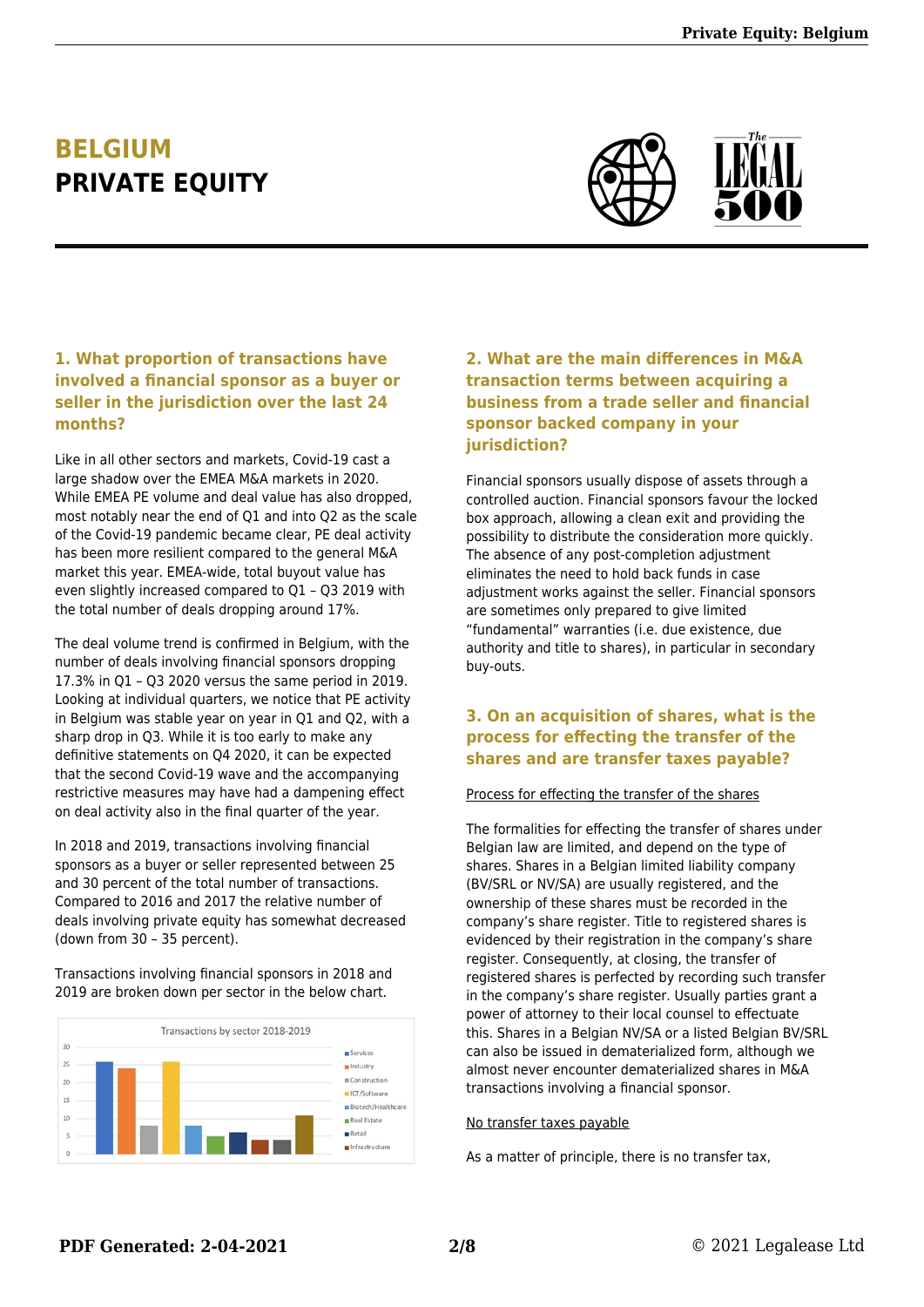registration duty or stamp duty due on the sale of shares in a Belgian company, even if the company's sole assets consist of real estate (except for cases of abuse or simulation). In principle, stock exchange tax may be due in respect of listed securities (normally at a rate of 0.35 percent). This tax is only due upon the intervention of a professional financial intermediary, which is typically not the case in a M&A context.

#### **4. How do financial sponsors provide comfort to sellers where the purchasing entity is a special purpose vehicle?**

Where the purchasing entity is a special purpose vehicle, financial sponsors seek to provide comfort to sellers by providing an equity commitment letter or parent guarantee from the purchasing fund. If the acquisition by the special purpose vehicle is funded through external financing, buyers will seek to provide the sellers with debt commitment letters from banks before the signing of the SPA.

#### **5. How prevalent is the use of locked box pricing mechanisms in your jurisdiction and in what circumstances are these ordinarily seen?**

In Belgium, locked box pricing mechanisms are used in almost half of the transactions. They are especially prevalent in transactions with a deal value of more than EUR 100 million. The locked box approach is the favoured approach of selling financial sponsors, allowing a clean exit and providing the possibility to distribute the consideration more quickly. The absence of any postcompletion adjustment eliminates the need to hold back funds in case adjustment works against the seller. It may be problematic for a buyer to agree to a locked-box mechanism where the target is carved-out from a larger group, since it is easier for the seller to manipulate leakage from the target, for example, by hedging agreements, allocation of group overheads, current accounts and intra-group trading. Generally, however, if carefully drafted, the indemnity for leakage should provide for an adequate remedy.

#### **6. What are the typical methods and constructs of how risk is allocated between a buyer and seller?**

In Belgium, risk is most commonly allocated between a buyer and a seller through warranties and specific indemnities. In addition, parties sometimes allocate the risk of changes in circumstances between signing and

closing by including a MAC clause.

#### Warranties

In Belgium, the inclusion of warranties in the acquisition agreement is the most common method of allocating risk between a buyer and a seller in a M&A context. Practically all acquisition agreements contain warranties by the seller. In most cases, these contractual warranties are essentially based on a standard list. Typical standard warranties include a warranty with respect to the target company's accounts, the target company's compliance with laws, and the seller's full and accurate disclosure. The seller's liability under the warranties is usually made subject to an exception to the effect that the seller shall not be liable for damages on the basis of facts that had been disclosed to the buyer. In Belgium, full data room disclosures are fairly common. Alternatively, disclosures are restricted to specific disclosure schedules or letters. However, based on the requirement to carry out an agreement in good faith, the Court of Appeal of Liège (2 April 2015, see also a similar decision by the Court of Appeal of Ghent dated 18 February 2013) has decided that a buyer cannot invoke the indemnification obligation of the seller in relation to facts that it was aware of (or should reasonably have been aware of) even if such facts have not been explicitly referred to as 'disclosed' in the agreement. Consequently, it cannot be excluded that a Belgian judge would consider the data room disclosed even if the agreement does not explicitly provide for a data room disclosure. Taking this into account, purchasers should push for a reduction of the purchase price or a specific indemnity to cover risks that are known to it (see further below).

The seller's indemnification obligation under the warranties is, moreover, typically made subject to both limitations in time and of the amount of the indemnification obligation. A general limitation in time of the seller's indemnification obligation for claims under the warranties is included in almost all acquisition agreements. Belgian acquisition agreements often provide for a time limit tied to a full audit cycle to give the buyer the opportunity to discover any problems with its acquisition (i.e. 18- or 24-months following completion). Time limits will generally be longer for claims for breach of certain fundamental or specific warranties: (i) for title warranties, the time limit is often tied to the applicable statute of limitations, and (ii) for tax warranties, this will typically be within a short period after the last day on which a tax authority can claim the underlying tax from the target. Limitations of the amount of the seller's indemnification obligation usually include both a de minimis threshold for individual claims as well as an aggregate de minimis threshold ("basket") for all damage claims taken together. As a very general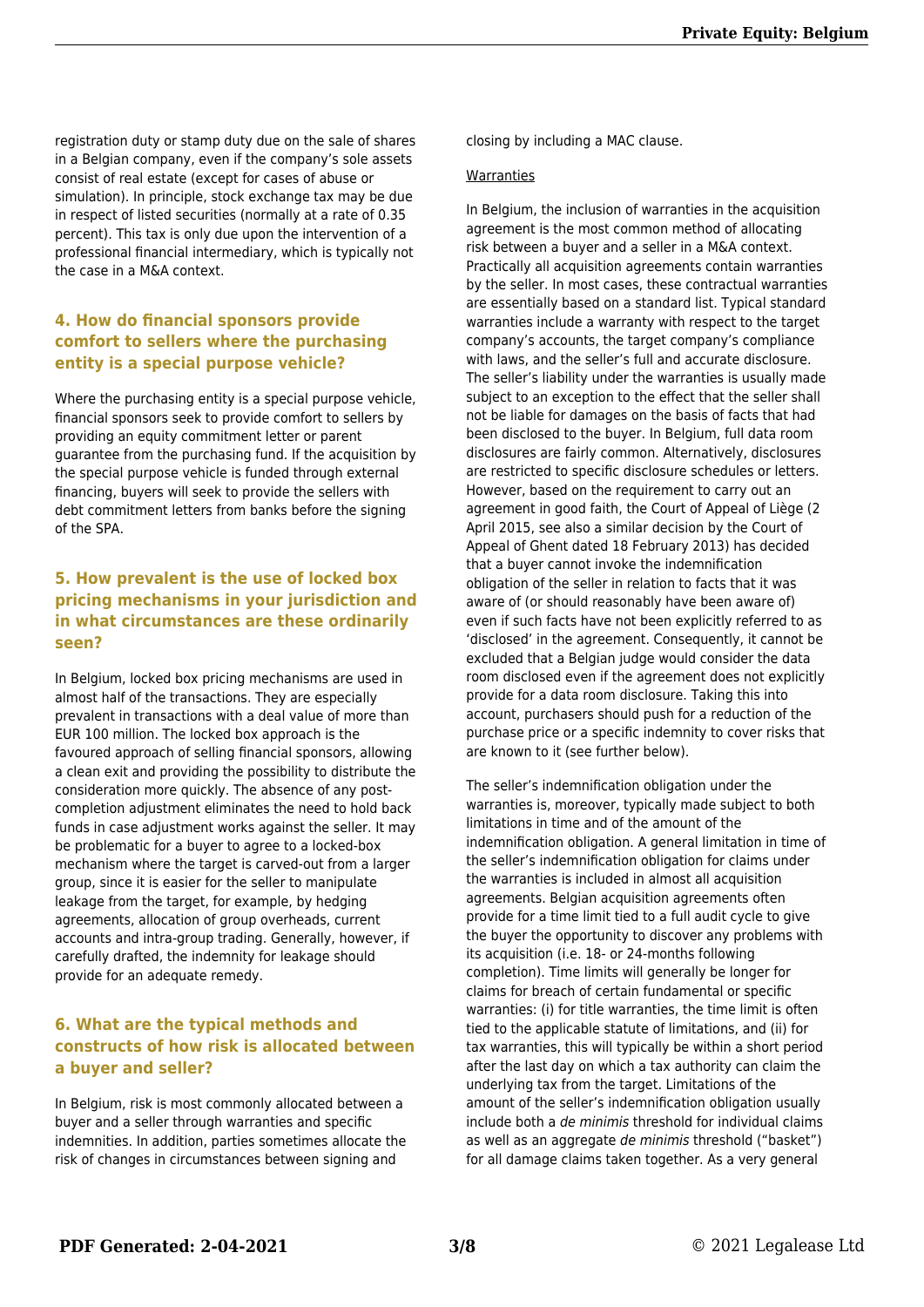rule of thumb, the market usually refers to a basket of 1% of the purchase price and a de minimis of 0.1%. These thresholds do not typically operate as deductible amounts, and thus claims exceeding the thresholds are usually eligible for indemnification for the entire amount of the claim. As regards maximum liability, the seller's liability is almost always capped. We often see ranges between 10% and 30% of the purchase price. The amount of the cap as a proportion of the purchase price tends to be inversely proportional to the deal value of the transaction.

#### Specific indemnities

Separate indemnification mechanisms are also usually included in acquisition agreements, although they are slightly less common in small transactions and competitive auctions. The use of specific indemnities has increased during the last decade. These indemnities relate most commonly to tax liabilities (ongoing or potential), but can also cover ongoing litigation, environmental pollution as well as other risks identified during due diligence. Specific indemnities are usually governed by a separate liability regime and are often not made subject to the general limitations concerning claims under the warranties. In most cases, however, indemnity claims are made subject to a separate maximum liability cap.

#### MAC clauses

It should also be noted that in transactions with a deferred closing, "Material Adverse Change" ("MAC") clauses are sometimes used to allocate risks related to changes of circumstances in the period between the signing of the acquisition agreement and the closing of the transaction. Under a MAC clause, the buyer may terminate the acquisition agreement if there is a material negative change of circumstances during such period. MAC clauses are usually included as a condition precedent to closing, but sometimes also take the form of a "backdoor MAC", i.e. a warranty by the seller regarding the absence of a material adverse change between signing and closing in combination with a termination right of the purchaser for breach of warranty. In Belgium, MACs are mostly used to protect against risks that are specific to the target company. General risks affecting e.g. the economy or the political climate in general are usually excluded.

Dealmakers negotiating in times of COVID-19 should seek to tailor the definition of 'material adverse change' to these extraordinary circumstances, taking into account the industry and the geographic areas in which the target operates. Buyers, on the one hand, may try to obtain that a significant drop in revenue, sales or loss of contracts caused by the coronavirus crisis – the

existence of which is a known event but the impact of which is hard to predict – be covered within the definition of 'material adverse change'. Sellers, on the other hand, will attempt to exclude COVID-19, and more broadly, pandemics, epidemics and general economic conditions, from the circumstances that cause a 'material adverse change', arguing that the buyer is aware of the market volatility caused by the COVID-19 crisis. Buyers negotiating MAC exclusions will wish to include a 'disproportionally affects' qualifier, thereby securing the right to still invoke the MAC clause if the target is disproportionally affected as compared to other companies acting in the same industry. In case of leveraged transactions, buyers will also try to ensure that the MAC clause in the acquisition agreement ties in with the MAC clauses in their financing agreements in order to avoid any 'financing gap'.

#### **7. How prevalent is the use of W&I insurance in your transactions?**

In Belgium, W&I insurance policies are not the norm in M&A transactions but the practice is becoming more prevalent. In the context of transactions organized as competitive auctions and in real estate transactions, selling financial sponsors that are looking for a clean exit have started to introduce W&I insurance. In recent years, W&I insurance policies have sometimes been entered into in the context of large transactions with high deal values, although in small and medium-sized transactions they are still only rarely used.

## **8. How active have financial sponsors been in acquiring publicly listed companies and/or buying infrastructure assets?**

While there have been a number of acquisitions of publicly listed companies by financial sponsors in Belgium in the past, such operations remain very unusual on the Belgian private equity market. In 2019 and so far in 2020, no public takeovers by a financial sponsor were notified to the Belgian Financial Services and Market Authority (FSMA).

Financial sponsors have been active in acquiring infrastructure assets in Belgium, although such activity has been relatively modest compared to many other sectors.

#### **9. Outside of anti-trust and heavily regulated sectors, are there any foreign investment controls or other governmental**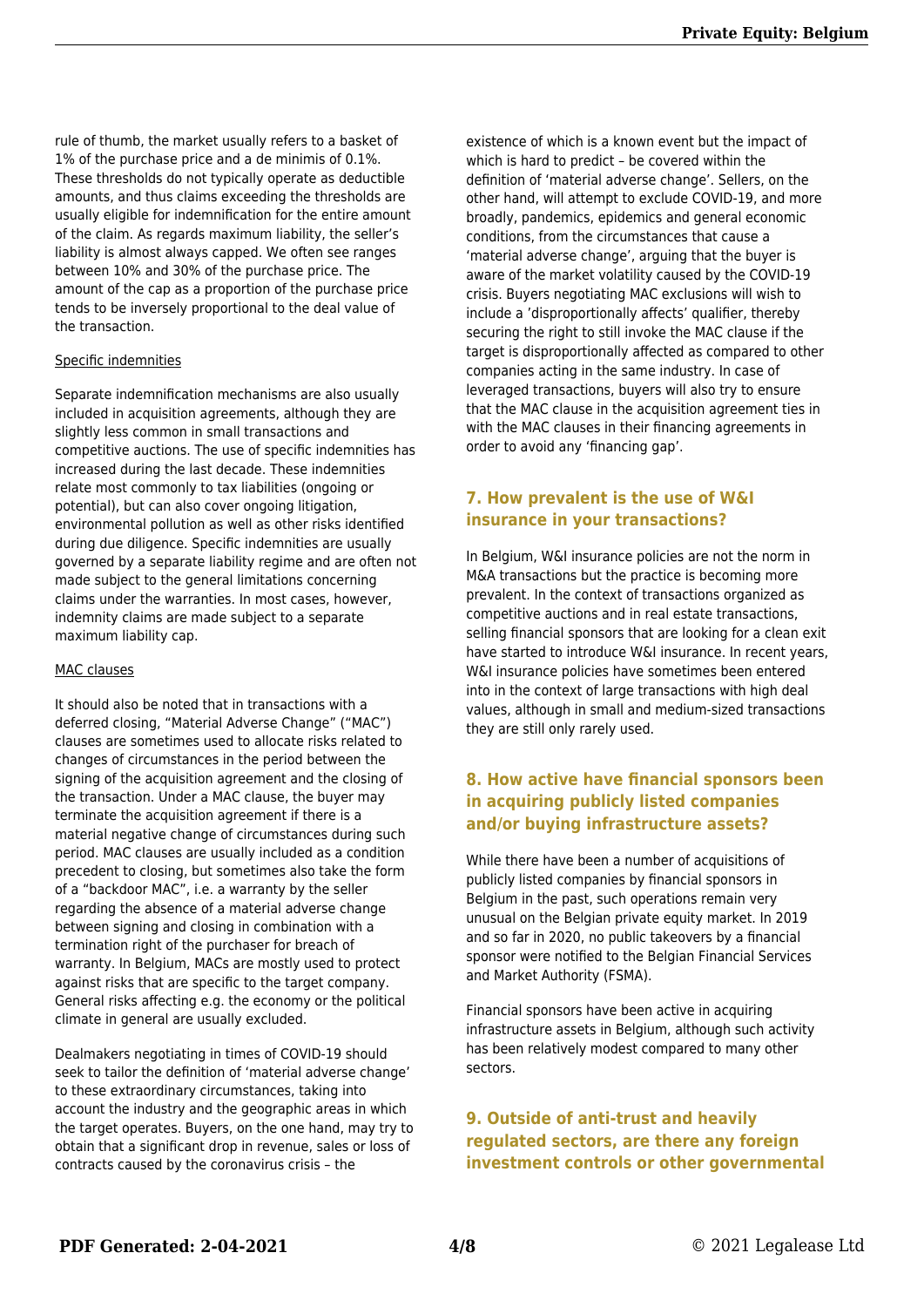## **consents which are typically required to be made by financial sponsors?**

The Belgian government maintains an open policy towards foreign investment. Foreign investors can freely incorporate new companies, establish subsidiaries, transfer a company or acquire shares in Belgian companies. Currently, no general system of foreign investment control is in place. However, in line with similar initiatives in other European countries, the Flemish government has adopted a decree which entered into effect on 1 January 2019. Flanders accordingly has an ex post intervention mechanism in place for investments allowing foreign investors to control public authorities or related bodies that would entail a threat for the strategic interests of Flanders. A broadening of the Flemish foreign direct investment (FDI) regime and possible measures (ex ante and ex post) is currently on the agenda of the Flemish Government. Following the COVID-19 crisis and the resulting general market volatility, the European Commission has also called upon [a coordinated](https://ec.europa.eu/commission/presscorner/detail/en/IP_20_528) [economic response by all member states in the field of](https://ec.europa.eu/commission/presscorner/detail/en/IP_20_528) [FDI screening.](https://ec.europa.eu/commission/presscorner/detail/en/IP_20_528)

## **10. How is the risk of merger clearance normally dealt with where a financial sponsor is the acquirer?**

If merger clearance is required, it is standard practice to include this as a condition precedent to the closing of the transaction in the acquisition agreement. Merger clearances involving financial sponsors usually do not trigger competition issues, unless the financial sponsor has portfolio companies which overlap with the business of the target. Depending on the parties' bargaining power, we see several practices for the allocation of the risk of merger clearance between the parties. Usually the buyer bears the risk of any required divestments, although it is not uncommon for these risks to be capped in one way or another (e.g. no obligation for the buyer to offer divestments that are disproportionate to the contemplated transaction). However, in the context of transactions organized as competitive auctions, the acquisition agreement exceptionally includes a "hell or high water" clause, whereby the buyer is obligated to take all steps to satisfy the competition authorities (including divestitures).

#### **11. Have you seen an increase in the number of minority investments undertaken by financial sponsors and are**

#### **they typically structured as equity investments with certain minority protections or as debt-like investments with rights to participate in the equity upside?**

Most minority investments by financial sponsors are structured as straight equity investments. Convertible bonds and subscription rights that can be converted into equity are also quite common, but usually only in addition to a substantial debt or equity investment. In co-investment transactions (e.g. management buyouts), the secondary investors are sometimes granted profitsharing certificates or shares without voting rights. In the case of straight equity investments, financial sponsors typically subscribe to a capital increase of the target company in return for shares with preferred rights on dividends and liquidation proceeds as well as certain special rights bestowing control, or at least influence, over the company. Typical minority protections sought by financial sponsors include right to information by periodic reporting, right to appoint board members, and consultation or veto rights concerning certain decisions to be taken by the board of directors or the shareholders' meeting. Moreover, certain "exit clauses" are usually sought by financial sponsors, the most common being standstill provisions, right of first refusal, drag-along and tag-along clauses, as well as put-options. Minority investments are typically more recurring in early stage funding such as venture capital. To our knowledge, the number of minority investments undertaken by financial sponsors has not significantly increased in recent years.

## **12. How are management incentive schemes typically structured?**

Most management incentive schemes are conceptually structured as either stock option plans or free share plans, the latter being less beneficial for Belgian tax residents from a tax and social security point of view. In practice, Belgian employees are often offered options on the basis of a stock option plan issued by a foreign parent company. In such cases, these plans usually require some alteration to enable the application of the tax beneficial treatment of the Belgian tax law on stock options. Recently, we have seen a rise in tax litigation with respect to plans set up by parent companies in the past, whereby Belgian tax authorities claim that expenses in relation to the stock option plan which are cross-charged to the Belgian employer, are considered non-deductible by the tax authorities. In co-investment schemes, the shares are usually acquired directly by the managers as capital gains on shares are, in principle,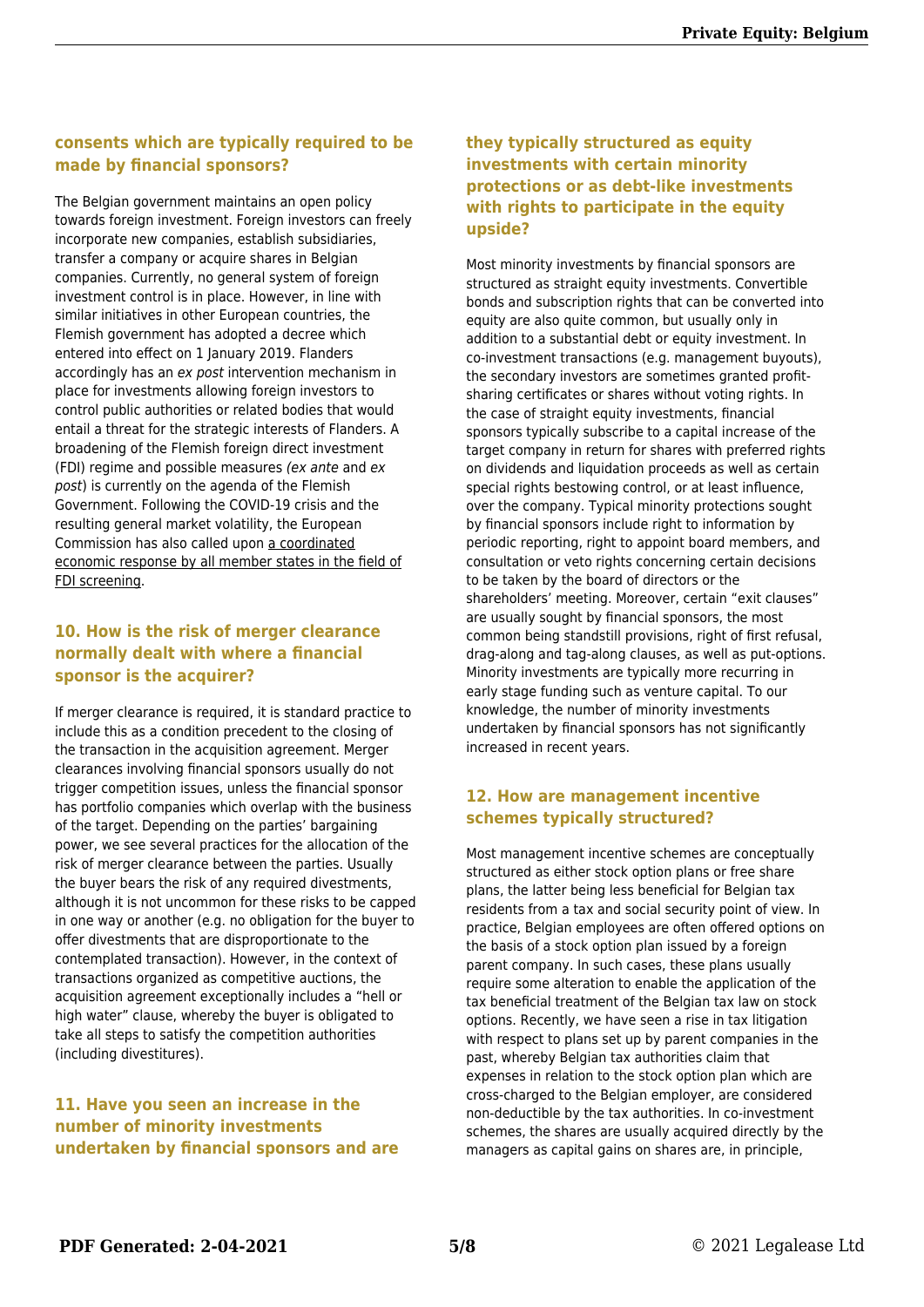exempt from personal income tax. Where future exits do not take the form of capital gains but rather give rise to dividend upstreaming, additional structuring may be required in order to try to lower or defer the tax pressure (dividends are – in principle – taxed at 30% in the personal income tax, however conditional lower rates may apply if e.g. the investment is held through a personal service company of the manager). In recent practice, the Belgian tax authorities have scrutinised carried interest structures which could allow a fully taxfree exit of the management.

#### **13. Are there any specific tax rules which commonly feature in the structuring of management's incentive schemes?**

Stock options receive a beneficial tax treatment, with an upfront taxation on the lump sum value of the options and in principle no taxation at exercise or, at a later stage, alienation of the shares obtained through exercising the option. In addition, stock options granted to employees are, under certain circumstances, exempt from social security contributions. This is a double advantage: no employer contributions (+/- 30% uncapped) nor employee contributions (13,07% uncapped) need to be paid with respect to this type of management incentive plans. The stock options regime is often set up in an international context, leading to possible mismatches and double taxation in the absence of a proper international structuring. The preferential tax regime applicable to stock options is different for free shares, restricted stock (units) or phantom shares, for which taxation occurs at the actual acquisition of the shares or the payment of an equivalent cash amount. Taxes are in this case due on the actual share value at the moment of acquisition. Furthermore, unlike stock options, these incentive schemes are not exempt from social security contributions. In principle, no personal income tax is due on capital gains on shares held by Belgian resident individuals, while dividends and interest received is taxed at a flat 30% rate.

#### **14. Are senior managers subject to noncompetes and if so what is the general duration?**

At senior level, non-compete clauses are relatively common. However, in practice we see that non-compete clauses for employees are rarely activated after termination of employment: in order for the noncompete to be valid, a consideration is to be paid equal to the employee's salary for at least half of the restrictive period if the clause is activated. Often this is not considered worth the cost. The validity conditions for

non-compete clauses for self-employed managers are less stringent and non-competes (e.g. in terms of consideration) are fairly standard in these types of agreements. The non-compete period for senior managers is usually set at 12 months following termination of their employment. In exceptional circumstances, we sometimes see non-compete periods of 24 months.

## **15. How does a financial sponsor typically ensure it has control over material business decisions made by the portfolio company and what are the typical documents used to regulate the governance of the portfolio company?**

There are three ways in which financial sponsors typically ensure some level of control over the portfolio company:

- $\bullet$  Information rights the least far-reaching method of ensuring some level of control is by imposing information covenants on the company towards the financial sponsor. This duty to inform can be periodical, topical or a combination of both.
- Nomination rights financial investors, even when holding only a minority of the shares, usually obtain the right to nominate one or more members to the board of directors of the portfolio company. However, it is important to note that each director of a Belgian company has the fiduciary duty to act within the company's best interest, thereby disregarding the interest of its nominating shareholder. For this reason, financial sponsors sometimes prefer to only have observer seats on the board instead of actual board seats.
- Veto rights the most intrusive way of obtaining control as a minority investor is by requesting veto rights over specific corporate actions or material business decisions, either at the level of the board or the shareholders' meeting. Veto rights are usually attached to a separate class of shares, which are issued to the financial sponsor. The governance of the portfolio company is usually regulated through a shareholders' agreement and the articles of association of the company. Note that in Belgium the articles of association of a company are in principle publicly accessible.

#### **16. Is it common to use management**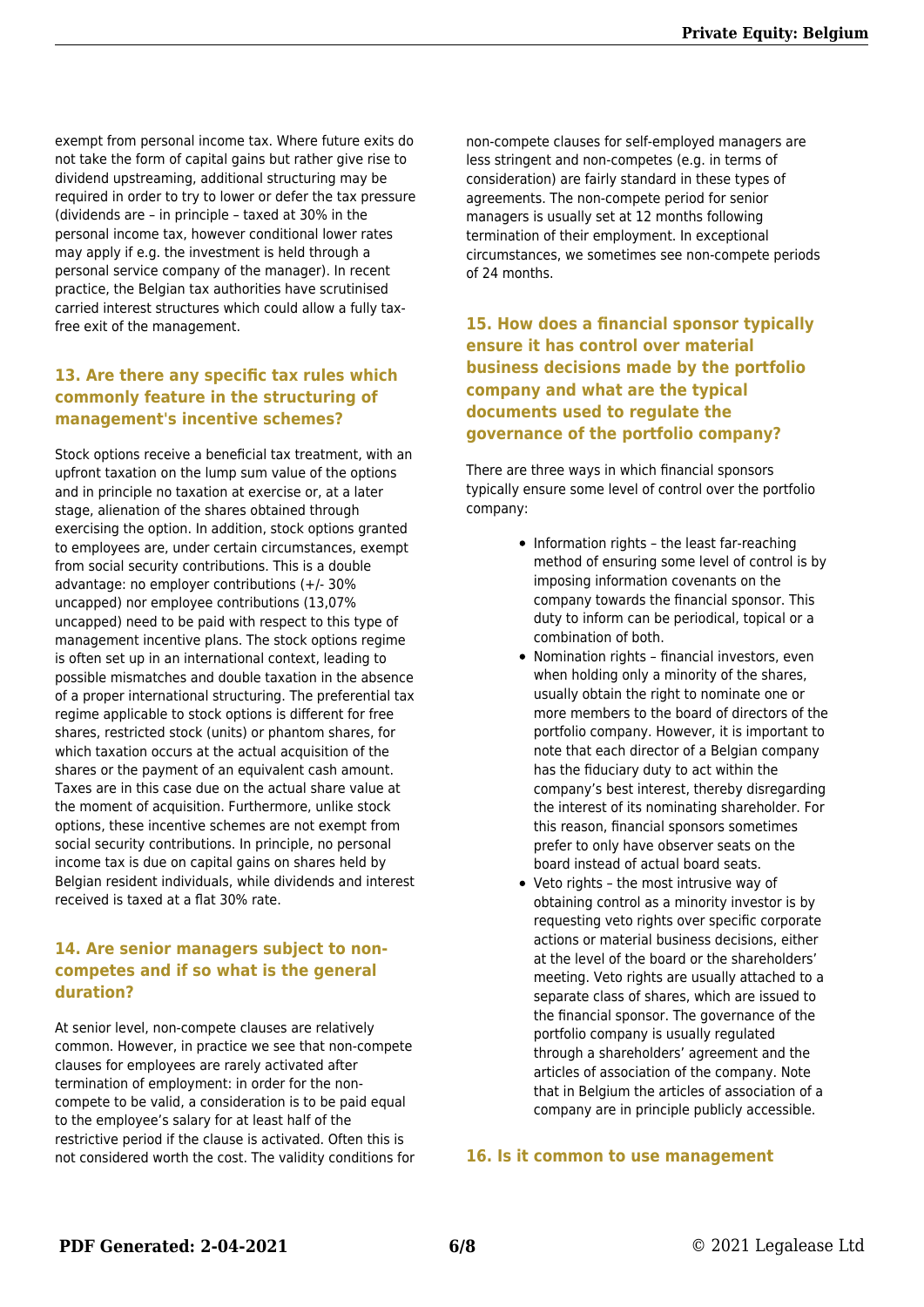#### **pooling vehicles where there are a large number of employee shareholders?**

A structure that is typically used in transactions involving a financial sponsor as acquirer, is a Dutch STAK or Belgian foundation. A STAK or foundation can be used to pool shares that are acquired in another company, for instance shares acquired by employees in the framework of an incentive plan or management that has reinvested in the newly acquired company. The STAK or foundation then issues exchangeable depositary receipts to the owner of the shares. The STAK or foundation thus enters into an agreement with the owner of the shares, transferring legal ownership of the shares to the STAK or foundation, while the original owner maintains economic ownership of the shares. In this way, the original owner of the shares (now the depositary receipt holder) will receive dividends from the acquired shares, even though he or she is no longer the legal owner of the shares (and not entitled to vote with those shares).

Although not common, we also see other types of vehicles being used from time to time to organise the purchase of company shares by a large group of employees (whether or not at market value) following which these employees are entitled to dividend income which becomes payable if case certain targets are met. The pooling vehicle is in such situations usually a blocked bank account (employees have no access) from which payments automatically occur to each employee once payment conditions are satisfied in accordance with the incentive plan. These pooling vehicles may trigger tax issues (e.g. as they represent X number of shareholders – i.e. employees holding X number of shares, triggering typical shareholder rights and obligations for these employees although they do not effectively hold these shares).

#### **17. What are the most commonly used debt finance capital structures across small, medium and large financings?**

In Belgium, debt financing for private equity-backed structures is usually obtained through a traditional secured term loan facility, often supplemented by the involvement of mezzanine investors. We have seen an increase in the use of borrowing base facilities to finance working capital needs which complement the term loan facilities that are mainly used to finance acquisition costs. Loans are usually syndicated either before or after the deal is done. For post-closing syndication, one of the main concerns for lenders is establishing a mechanism for transferring loans without costs or formalities while ensuring that the full security package benefits any new lenders. It should be noted in this respect that Belgian

law has improved significantly in this area, with the entry into force in 2018 of an extended security agent concept.

## **18. Is financial assistance legislation applicable to debt financing arrangements? If so, how is that normally dealt with?**

Under the new Belgian Companies' and Associations' Code, the Belgian financial assistance rules apply to public limited liability companies (NV/SA), private limited liability companies (BV/SRL), and cooperative companies (CV/SC). Under these rules, such Belgian companies may not grant any advance, loan, credit or security (personal or proprietary) with a view to the acquisition or subscription of its shares by a third party, unless in accordance with a specific procedure and under certain conditions (it being understood that such procedure and conditions are slightly more flexible under the BV/SRL and CV/SC company forms, as compared to the NV/SA company form). Any advance, loan, credit or security granted in breach of the financial assistance rules is null and void. In addition, it may trigger the civil liability of the directors (both towards third parties and the company itself). Under the new Belgian Companies' and Associations' Code, a violation of the financial assistance rules will, however, no longer be considered a criminal offence that can entail the criminal liability of the directors of the company. To date, the financial assistance procedures are rarely applied, since less stringent alternatives (in particular in the framework of a "debt pushdown") are conceivable and have been tested in the past. In recent practice, such debt pushdown structures are however scrutinised by the Belgian tax administration. It remains to be seen whether the introduction of the new Belgian Companies' and Associations' Code will change this practice. A common way to deal with this problem is to divide the financing into various tranches whereby the Belgian company does not grant security for the respective tranche related to the direct or indirect acquisition of its shares.

#### **19. For a typical financing, is there a standard form of credit agreement used which is then negotiated and typically how material is the level of negotiation?**

While small, bilateral financings are usually based on the relevant bank's standard documentation, the large majority of acquisition financings will be based on the LMA standard form leveraged facility agreement. As all market participants are familiar with the LMA standard form documentation, negotiation is usually limited to the commercial terms of the transaction and tailoring the